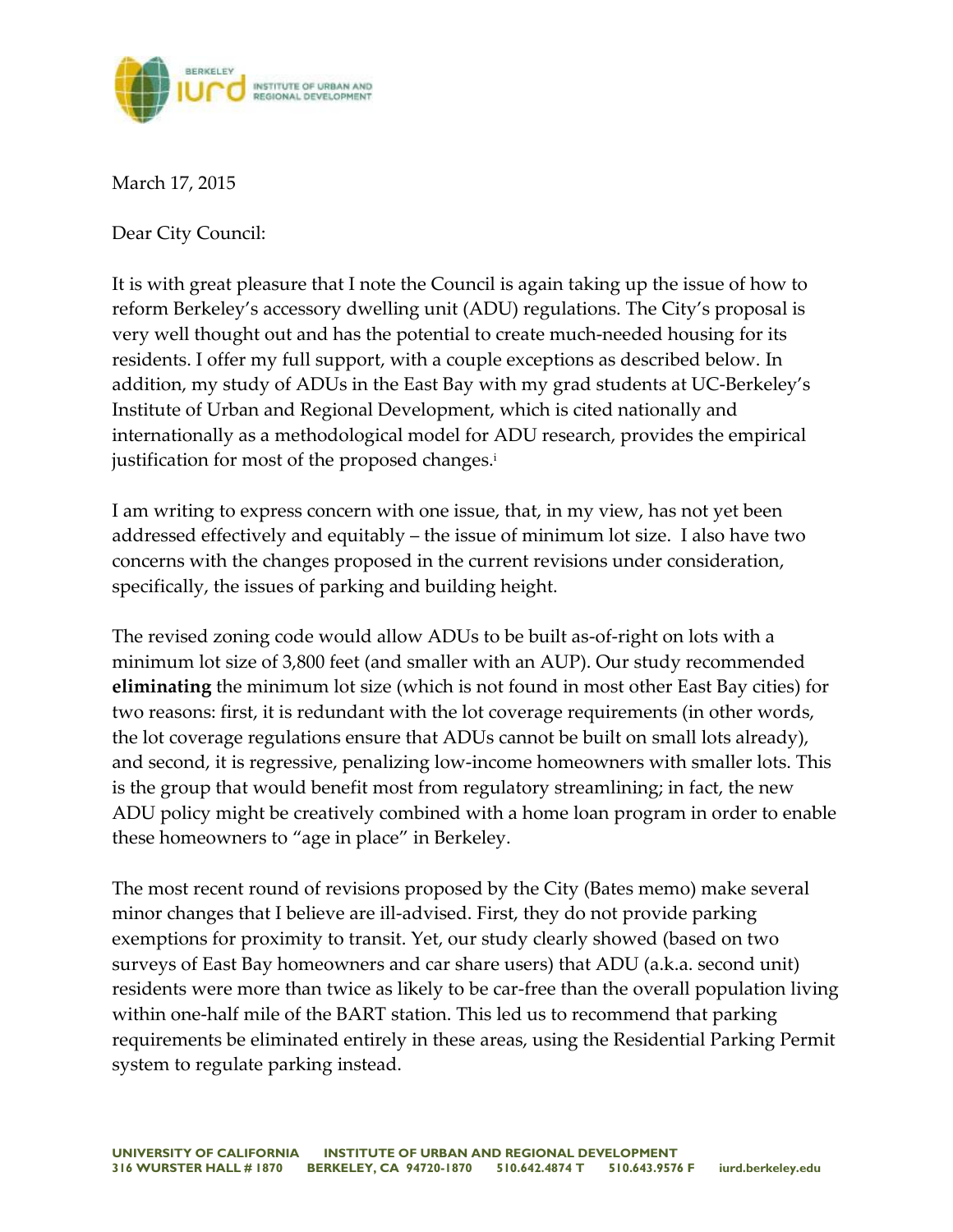

Second, our interviews with City staff found that one major barrier to ADU construction was Section 23D.12.080, which has onerous requirements for tandem parking (such as a 2' distance from the property line). We recommended based on our study that the reforms include a provision exempting tandem parking from this Section.

Finally, the recent change from a 14' **average** height to 14' **maximum** height is unfortunate, because it may prevent the creation of new, legal housing units.

Despite these issues, there are many reasons to approve this legislation and "mobilize the market" for ADUs. The potential economic benefits for local homeowners and businesses are significant, and, as shown by our study, the financial implications for the City are very positive. One caution – if the City does enact these reforms, they will not succeed in unleashing ADU construction without an aggressive program to educate local residents, as was implemented in Santa Cruz (tripling the production of units there).

If you need more information, please do not hesitate to contact me, at chapple@berkeley.edu.

Sincerely,

 $\overline{a}$ 

Karen Chapple Professor, City & Regional Planning Interim Director, Institute of Urban and Regional Development Berkeley Planning Commissioner (appointee of Councilmember Droste)

<sup>&</sup>lt;sup>i</sup> We published seven reports from the work, most available at<http://iurd.berkeley.edu/working-papers> and [http://communityinnovation.berkeley.edu](http://communityinnovation.berkeley.edu/)

Chapple, Karen, Jake Wegmann, Alison Nemirow, & Colin Dentel-Post. 2011. *Yes in My Backyard: Mobilizing the Market for Secondary Units*. Berkeley, CA: Center for Community Innovation.